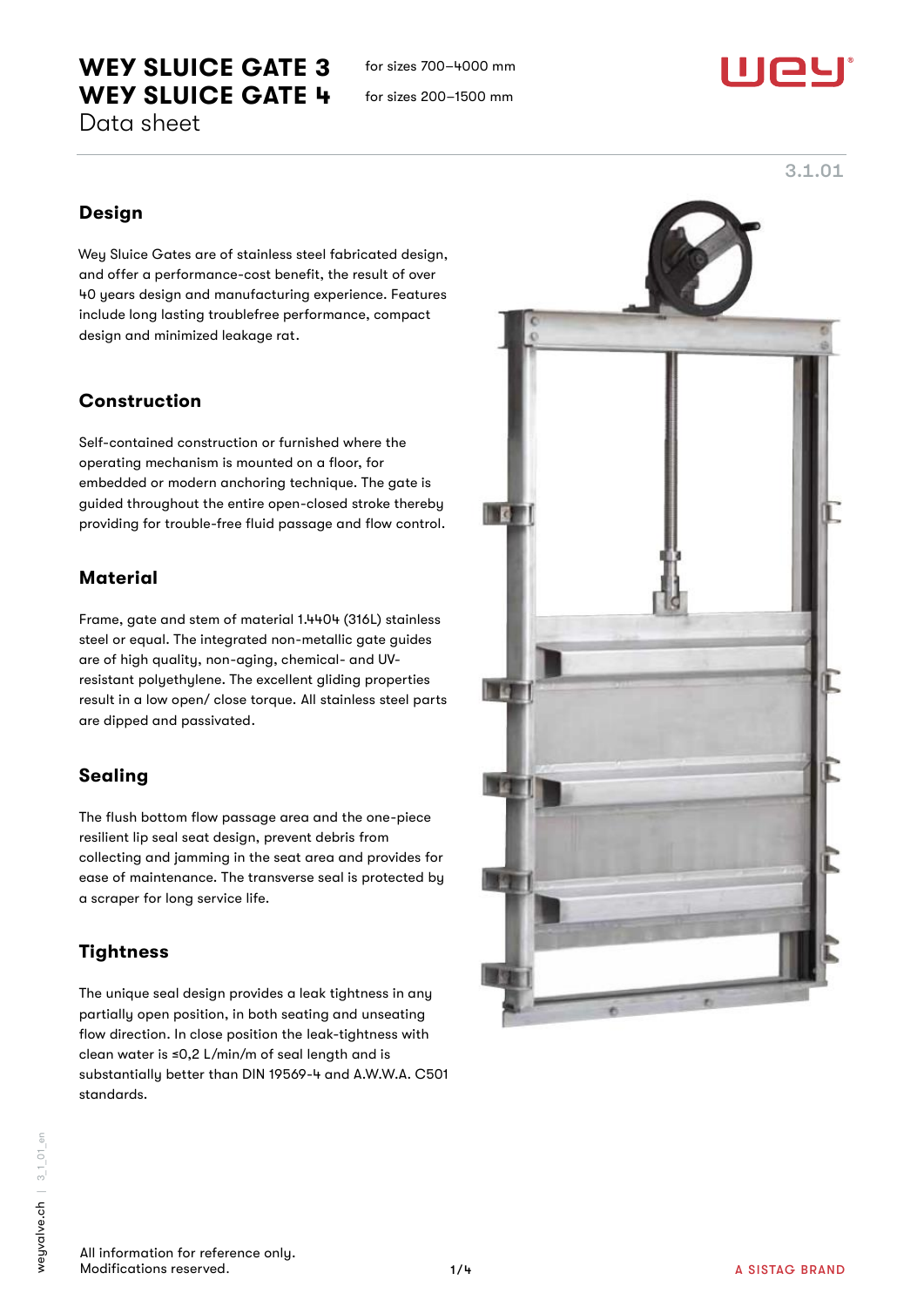

## Design details



Frame with non-metallic gate guide, gate and lip seal



Transverse seal with scraper



Bottom profile flush invert with reinforcement rib



Sluice Gate – Assembly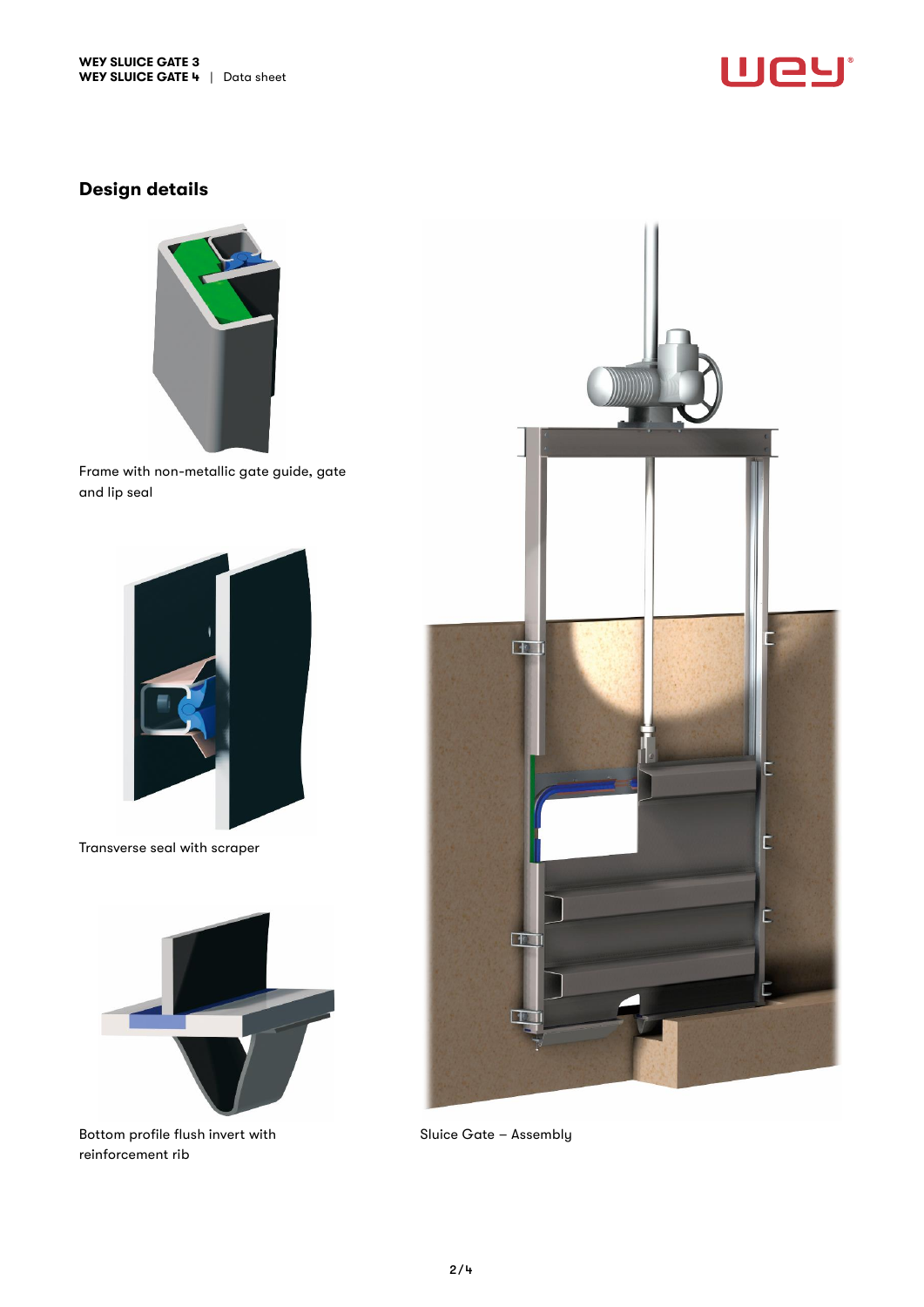

# Design details





Continuous welding is avoided to prevent crevice corrosion



Sluice Gate – Exploded view One-piece lip-seal – side seals countersunk in bottom seal